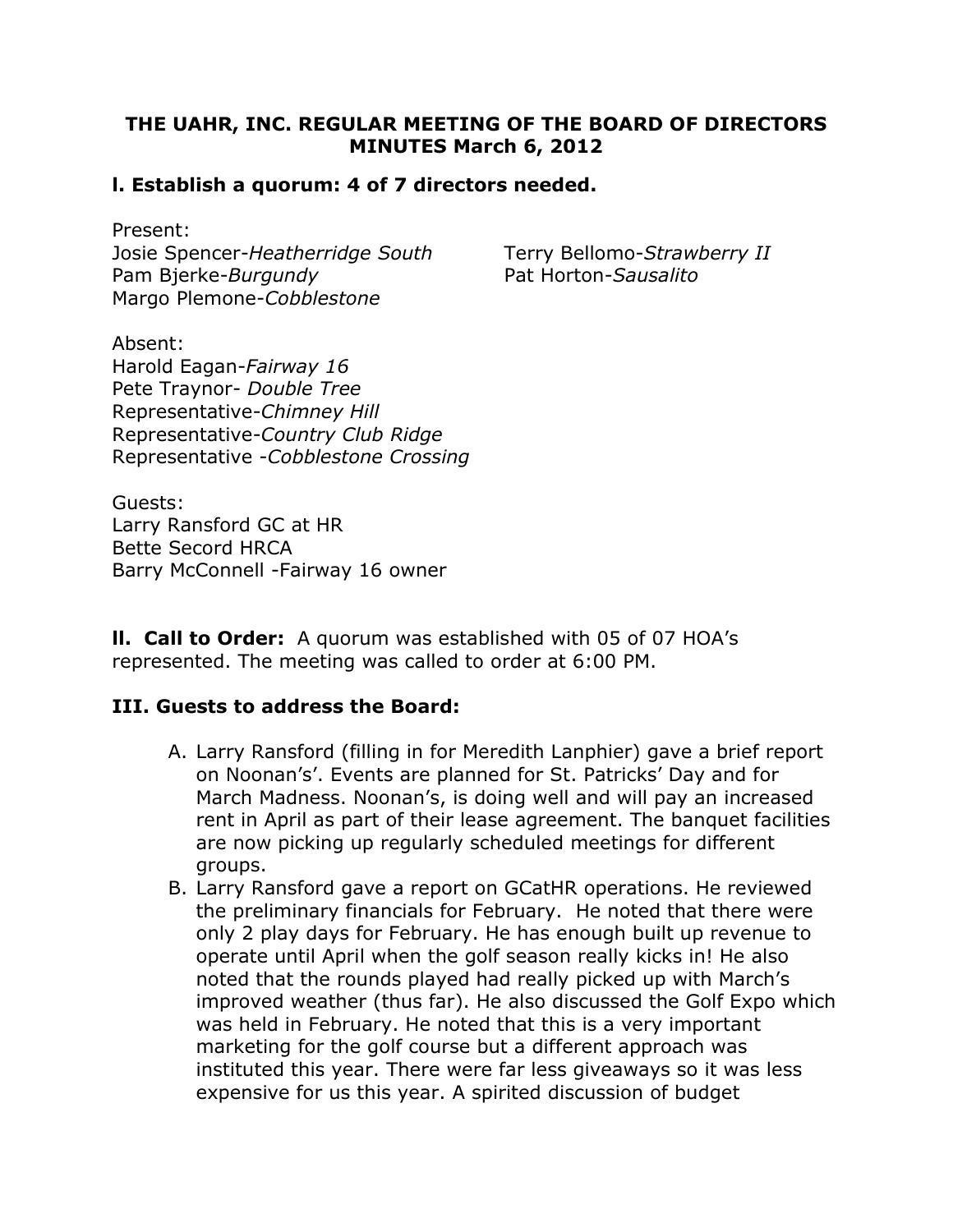considerations ensued, resulting in a recommendation for a resolution for over budget triggers. See new business for recommendation to forward to the Metro District Board.

# IV. Board Meeting Minutes

A. The Board of Directors reviewed the minutes of the February 7, 2012. On a motion duly made, seconded and unanimously carried the Board of Directors approved the February 7, 2012 meeting minutes without corrections.

## V. Old Business:

- A. After some discussion the UAHR Board was reconstituted as follows.
	- Josie Spencer-President
	- > Pam Bierke- Vice President
	- > Pat Horton-Treasurer
- B. May Election Follow-up

No one self-nominated to run for a position on the Metro District board; therefore the May 2012 elections will not be held. Barry Mc Connell (guest) indicated that he had had some interest in the position but had missed the self-nomination cutoff date. After some spirited discussion a motion was made ,seconded and unanimously carried to send a resolution to the Metro District Board to follow not only the letter of the law but also the spirit of the law by implementing the following items.

- $\triangleright$  Post the upcoming election information for the 2014 elections on the web site ninety (90) days prior to the self-nomination cut -off date.
- $\triangleright$  Post the official notice of the upcoming election in the Metro Matters 90 days, 60 days, and 30 days prior to the self-nomination cutoff date.
- $\triangleright$  These recommendations are in addition to the required public notice of the election which is published in the Aurora Sentinel.

## VI. New Business

- A. A brief discussion of the Metro Matters costs was held. It was agreed that this discussion needed to be held at a Metro Matters Planning Meeting not the UAHR Meeting.
- B. A lengthy discussion about legal costs and accounting costs was held. It was noted that both entities had gone over budget (by a